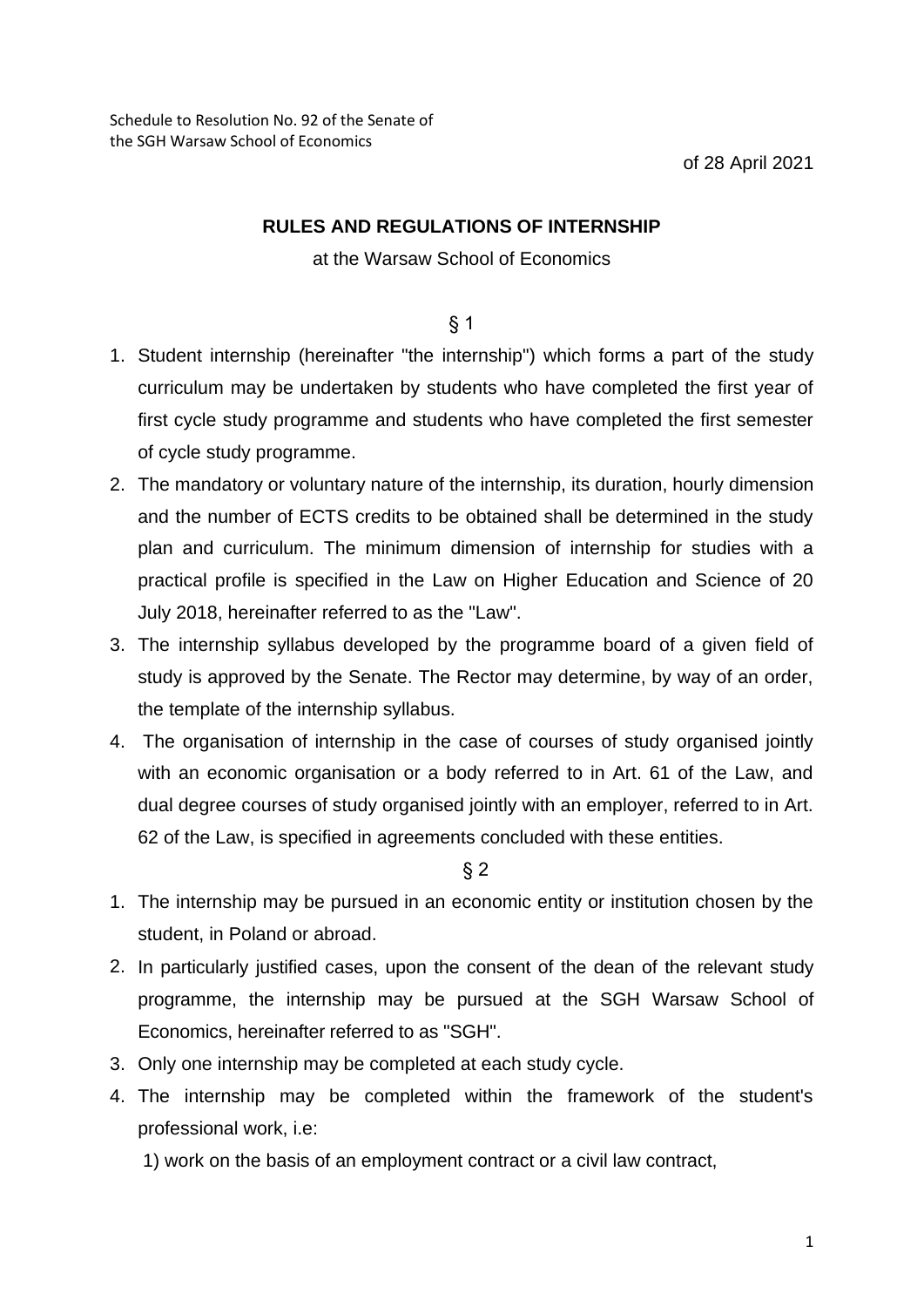- 2) business activity,
- 3) traineeship,
- 4) post-graduate internship or
- 5) voluntary work,

as long as it is possible to implement the educational process and achieve the assumed learning outcomes, and the process is preceded by the conclusion of an agreement on the implementation of the internship.

- 5. The duration and hourly dimension of the professional work may not be shorter than the duration and hourly dimension of the internship specified in the study plan and curriculum.
- 6. The work as part of the internship may be performed using electronic means of communication (remote work), under the terms of the internship organiser.

§ 3

- 1. The internship is performed on the basis of an agreement concluded between the SGH, the student and the internship organiser or, in the case referred to in § 2(2), between the SGH and the student.
- 2. The Rector may determine the template of the internship agreement. Before commencing an internship, the student is obliged to provide SGH with a copy of the agreement signed by the student and the internship organiser, whereas compliance with this obligation is not required in the case referred to in § 2(2). 2.
- 3. SGH shall insure the student against accidents for the duration of the internship, however not longer than the period specified in the study plan and curriculum. In the case of an internship exceeding this period, the student shall insure himself/herself.

## $§ 4$

- 1. The student undertakes to complete the internship in accordance with the agreement and the internship syllabus.
- 2. The student may not refer to the internship as an excuse for not fulfilling other student obligations, in particular those stipulated in the study rules and regulations.
- 3. Having completed the internship, the student submits a report on the completion of the student internship to the Department of Classes Organisation.